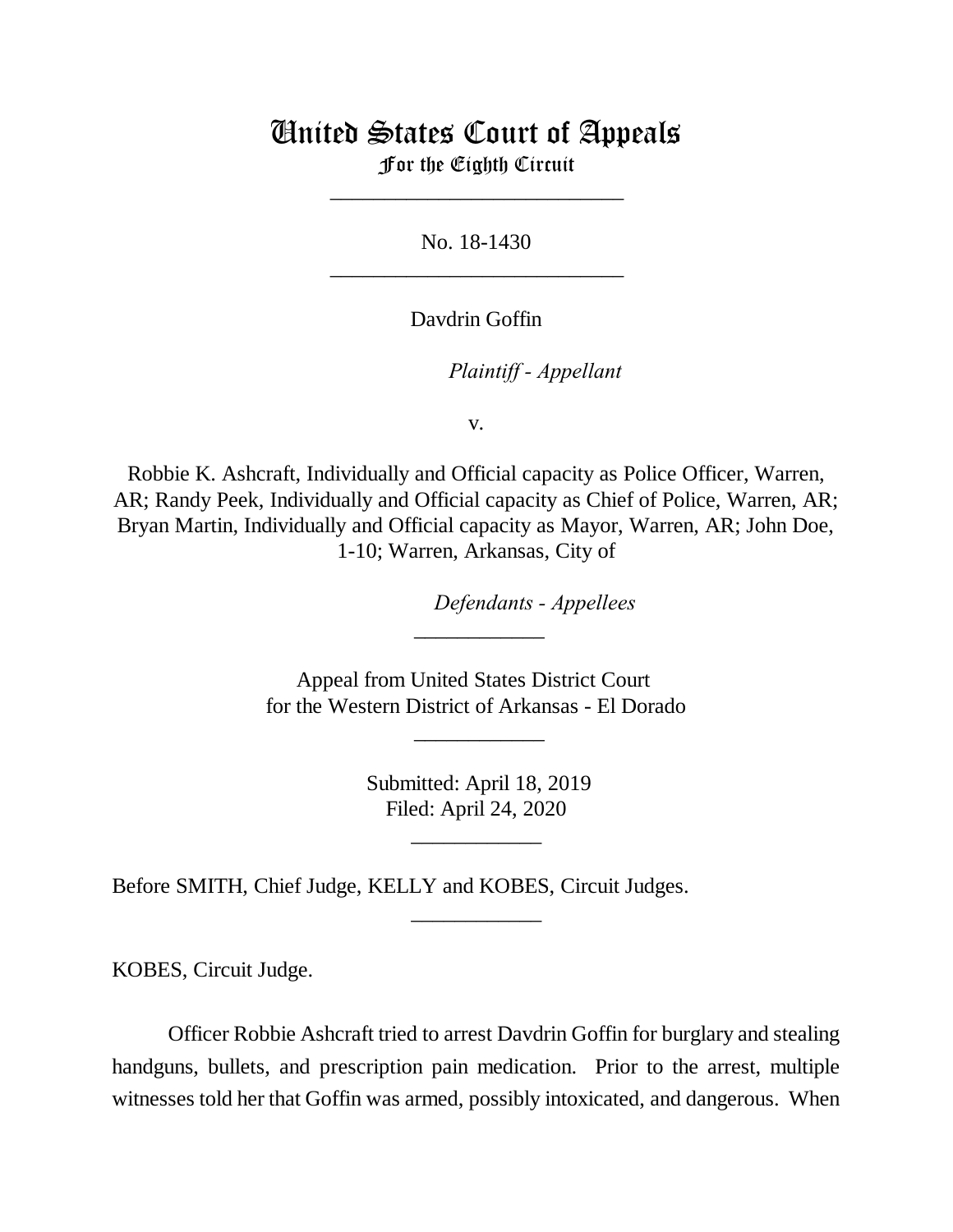Goffin broke free from arrest, fled toward a group of bystanders, and moved as though he was reaching into his waistband, she shot him once in the back.

This would be a relatively straightforward qualified immunity case if those were all the facts. An officer may constitutionally use deadly force when she reasonably believes a fleeing suspect poses a threat of serious harm to herself or others. But Goffin claims (and Officer Ashcraft disputes) that he was patted down by another officer just before he fled. The pat down removed nothing from Goffin and was later shown to have been unusually ineffective; the officer failed to discover that Goffin was carrying a loaded magazine and extra bullets.

We conclude that Officer Ashcraft is entitled to qualified immunity on these facts because it was not clearly established at the time of the shooting that a pat down that removes nothing from a suspect eliminates an officer's probable cause that the suspect poses a threat of serious physical harm.

## I.

We construe the facts in Goffin's favor. In September 2012, Goffin's uncle, Tommy Reddick, reported to Officer Ashcraft and Officer Aaron Hines that his home had been burgled—and he suspected Goffin was responsible for stealing two handguns, a box of bullets, and a bottle of painkillers. Reddick told the officers that earlier that day Goffin came to his house and asked for a gun, explaining that he lost his own pistol fleeing from the police. Reddick refused and left the house. When he returned, he saw Goffin was still nearby, arguing with a man in a black pickup truck. Once inside his house, he discovered that someone had snuck in through a back window, broken down a bedroom door, and stolen guns, ammunition, and pills. Reddick warned Officer Ashcraft, "This dude is out of control!" and, "Y'all better be ready to fight when you find him."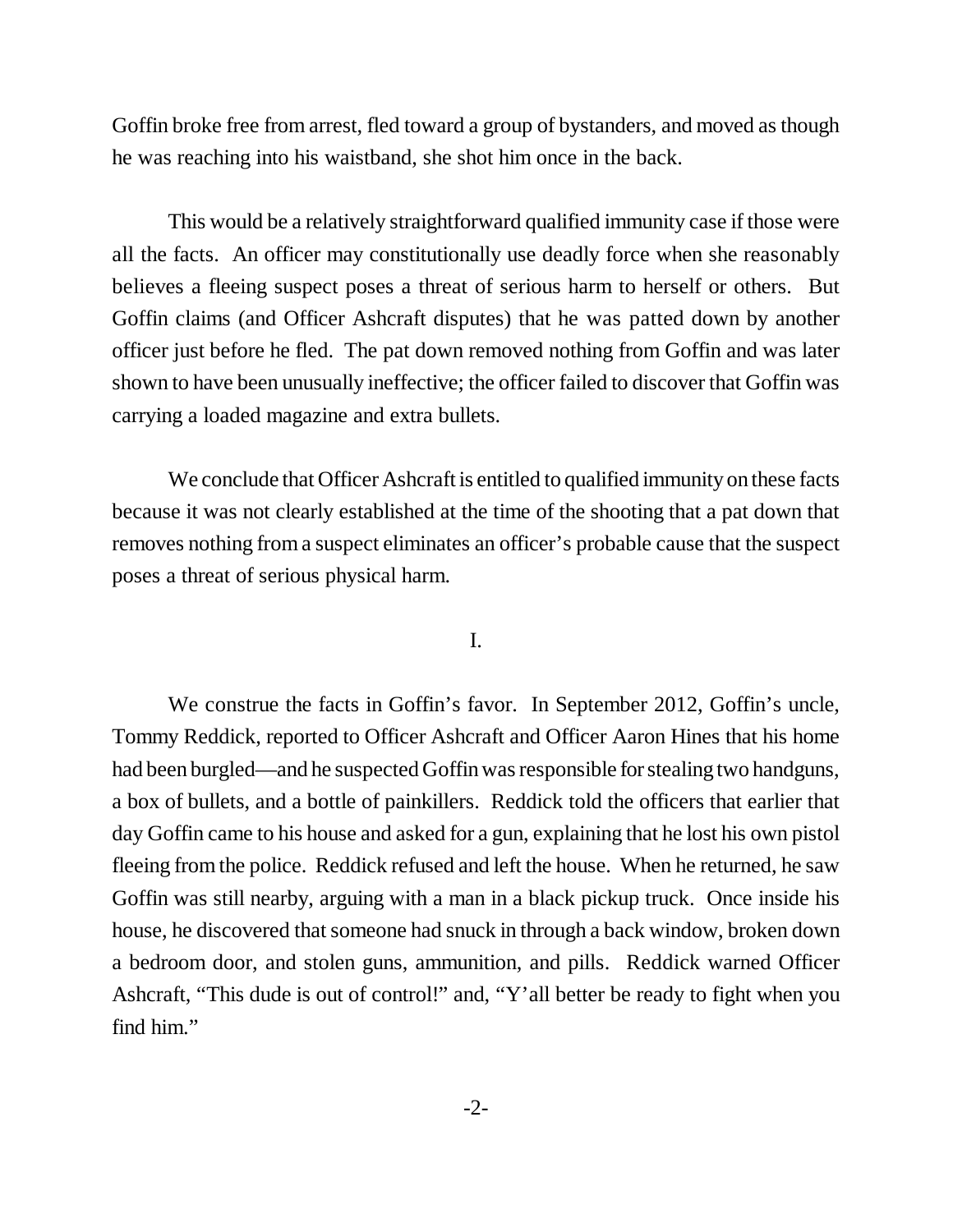When the officers started searching for Goffin, Officer Ashcraft stopped a black truck that looked like the one Reddick had described. The driver, Dewayne Moore, told her that earlier Goffin had asked him for a ride. Moore initially told Goffin no, but Goffin threatened him, saying "take me to the goddamn car wash" and then displayed two guns that matched the descriptions of Reddick's stolen pistols. Frightened, Moore gave Goffin a ride. He too warned Officer Ashcraft about Goffin, telling her that Goffin was drunk and that Moore was scared he would rob him. After the shooting, he recounted to police that Goffin looked like he "was going to do something stupid," like he didn't "give a damn . . . like, I'm going to take you out or whatever."

After Officer Ashcraft interviewed Moore, Officer Hines called her and told her that Goffin was at a nearby body shop. The officers arrived separately but then walked together toward a crowd of people in the parking lot. Officer Ashcraft asked where Goffin was and the owner of the body shop directed them toward the garage. In front of the garage, the officers found Goffin sitting in a car talking on a Bluetooth headset. Both officers approached the vehicle with guns drawn, but before they got there Officer Hines holstered his pistol and drew a taser.

The officers demanded that Goffin exit with his hands raised, which he did. They then escorted him to the back of the car and Officer Ashcraft claims she saw something "bumping in [Goffin's] right front pocket." Goffin denies anything was in that pocket. At the back of the vehicle, Goffin says that Officer Hines patted him down and "searched every part of [his] body," including feeling for items in his pockets and around his waist. Goffin admits Officer Hines "didn't go into [his] pockets" and did not remove anything from his body.

Officer Hines started to place Goffin in handcuffs, but before he could finish, Goffin pushed off the car and fled toward a group of seven or eight bystanders. With his back to the officers, he raised his right shoulder, which Officer Ashcraft interpreted as a reach for something in his pocket or his waistband. She then shot him once in the back.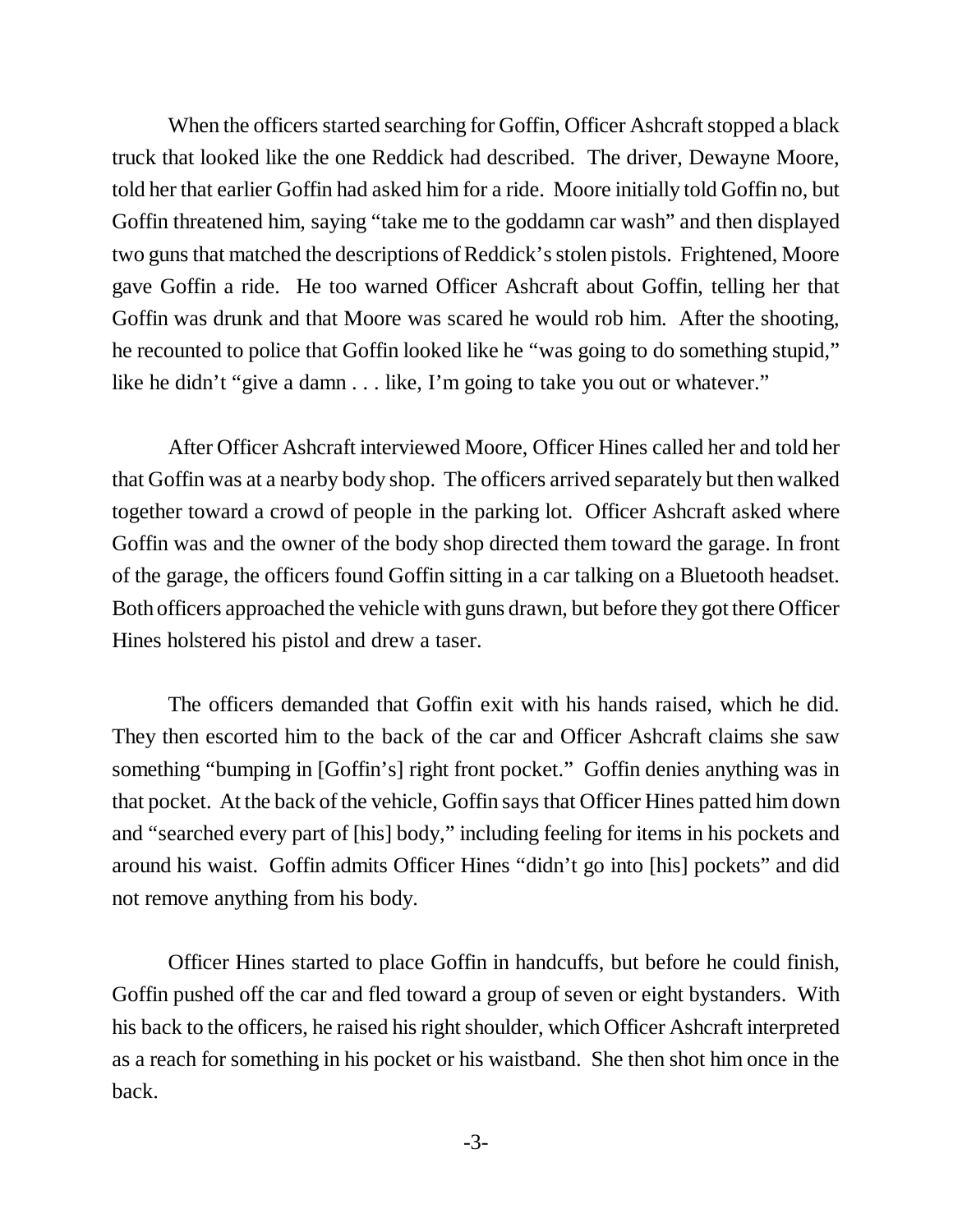The shooting occurred in a "split second." Goffin says he took no more than two steps and Officer Ashcraft agrees he made it only "a very short distance" before she fired. After he was shot, officers discovered that the patdown had missed a loaded 9mm pistol magazine and several loose bullets. The stolen guns were discovered within reach of where Goffin had been sitting in the car, but Goffin did not have a weapon on him.

Goffin survived the gunshot wound and brought a 1983 action against Officer Ashcraft, the city, and several other municipal employees, claiming that Officer Ashcraft used excessive force against him and that the other defendants had failed to properly train and supervise her. The district court<sup>1</sup> granted summary judgment to the defendants, finding that Officer Ashcraft was entitled to qualified immunity because her actions were objectively reasonable as a matter of law. Because the underlying excessive force claim failed, so did Goffin's claims against the other defendants. After dismissing all federal claims, the district court declined to exercise supplemental jurisdiction over the remaining state-law claims. Goffin timely appealed and we have jurisdiction. 28 U.S.C. § 1291.

## II.

We review the grant of summary judgment on the basis of qualified immunity *de novo*. *Michael v. Trevena*, 899 F.3d 528, 531 (8th Cir. 2018). "Summary judgment is appropriate if the evidence, viewed in the light most favorable to [Goffin] and giving him the benefit of all reasonable inferences, shows there is no genuine issue of material fact." *Morgan v. A.G. Edwards*, 486 F.3d 1034, 1039 (8th Cir. 2007). We avoid judging an officer's split-second decision (made with imperfect information) against one we would make with a complete record and the benefit of hindsight. *Plumhoff v. Rickard*, 572 U.S. 765, 775 (2014).

<sup>&</sup>lt;sup>1</sup> The Honorable Susan O. Hickey, Chief Judge, United States District Court for the Western District of Arkansas.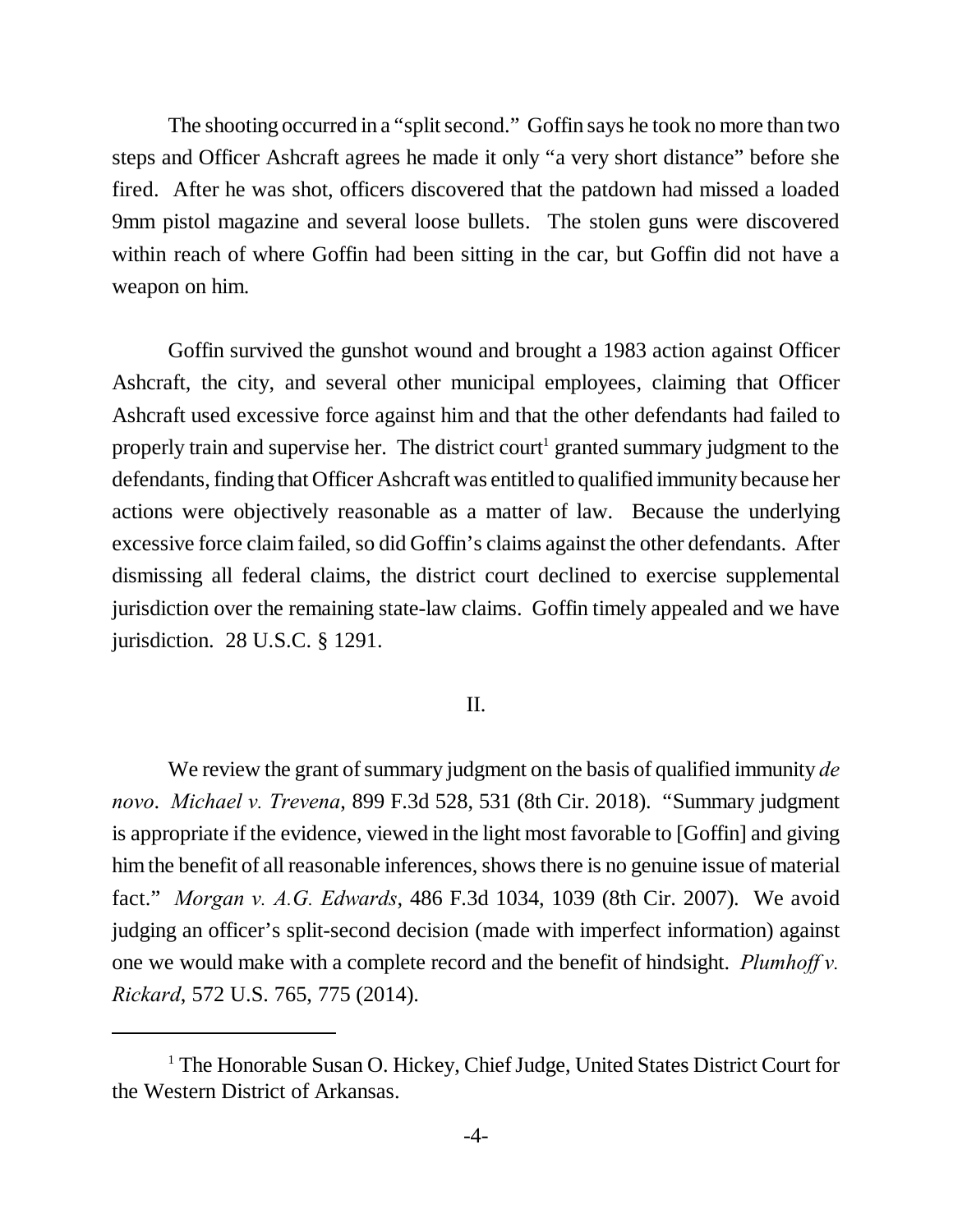We analyze cases involving the use of deadly force against a fleeing suspect under the Fourth Amendment. *Tennessee v. Garner*, 471 U.S. 1, 7 (1985). An officer's actions are justified when they are "objectively reasonable in light of the facts and circumstances confronting [the officer], without regard to [the officer's] underlying intent or motivation." *Graham v. Connor*, 490 U.S. 386, 397 (1989); *see also Capps v. Olson*, 780 F.3d 879, 884 (8th Cir. 2015). An officer is justified in using lethal force when she "has probable cause to believe that the suspect poses a threat of serious physical harm to the officer or others." *Garner*, 471 U.S. at 11.

Officer Ashcraft is entitled to qualified immunity if her conduct did not "violate clearly established statutory or constitutional rights of which a reasonable person would have known." *Harlow v. Fitzgerald*, 457 U.S. 800, 818 (1982). We do "not define clearly established law at a high level of generality." *Ashcroft v. al-Kidd*, 563 U.S. 731, 742 (2011). "The dispositive question is whether the violative nature of *particular* conduct is clearly established." *Mullenix v. Luna*, 136 S. Ct. 305, 308 (2015) (per curiam) (citation omitted).

Goffin must identify "either 'controlling authority' or 'a robust consensus of cases of persuasive authority' that 'placed the statutory or constitutional question beyond debate' at the time of the alleged violation." *Kelsay v. Ernst*, 933 F.3d 975, 979 (8th Cir. 2019) (en banc) (quoting *Ashcroft*, 563 U.S. at 741–42). "A plaintiff's failure to identify a case where an officer acting under similar circumstances was held to have violated the Fourth Amendment is often fatal to a claim outside of obvious cases." *K. W. P. v. Kansas City Public Schools*, 931 F.3d 813, 828 (8th Cir. 2019) (cleaned up).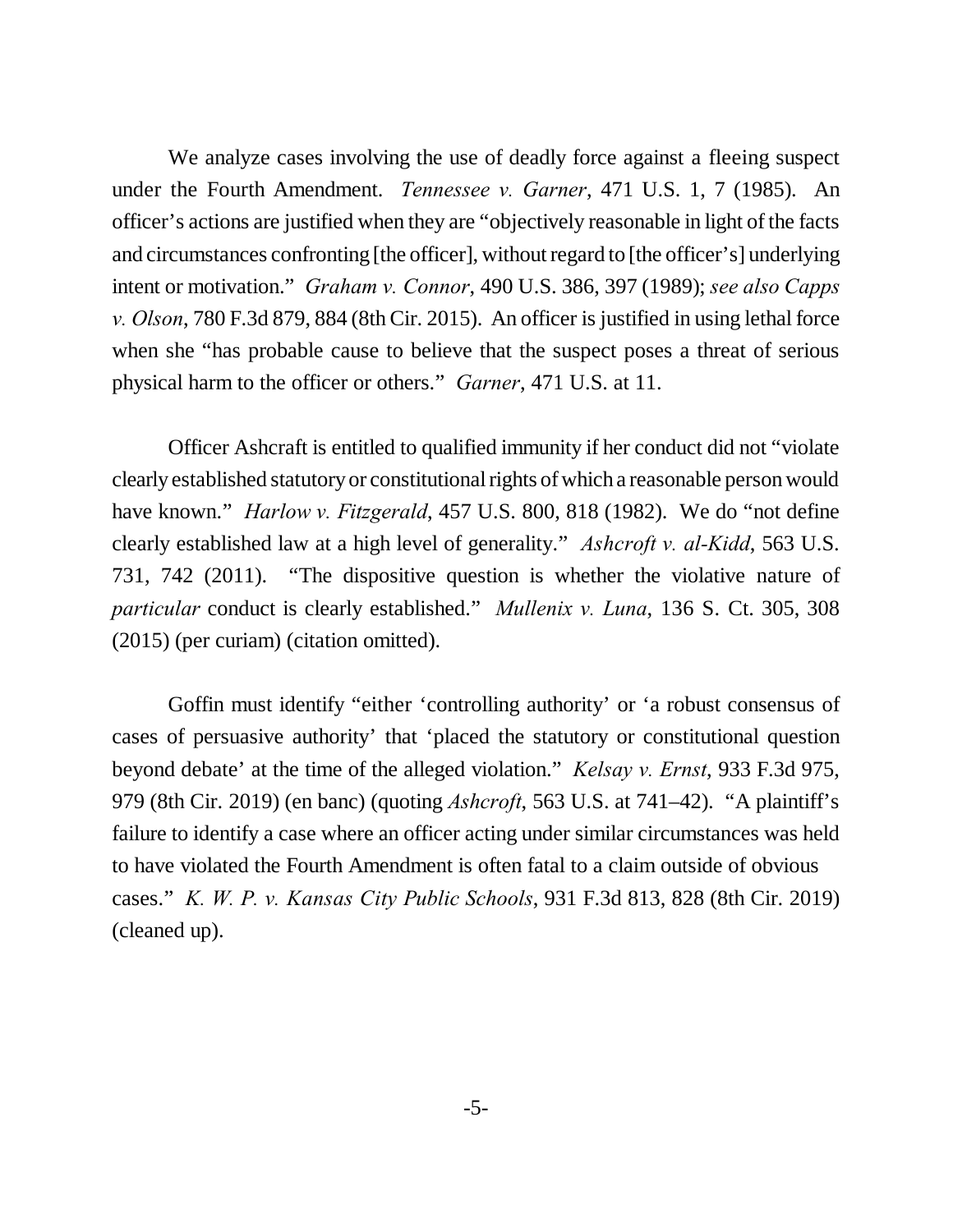By the time that she confronted Goffin at the body shop, Officer Ashcraft objectively and reasonably believed that Goffin was dangerous.<sup>2</sup> *Capps*, 780 F.3d at 884–85. She knew that he had lost a gun while fleeing from the police and had strong evidence that he had recently stolen two more. Moore told her Goffin was drunk and that he had threatened him with the stolen guns. And to top it off, Goffin's uncle had warned her that Goffin was spoiling for a fight.

The case turns on whether the pat down changes our analysis.<sup>3</sup> Goffin argues that the pat down creates an issue of material fact because, if it occurred, then Officer Ashcraft must have *known* he was unarmed, or at least that there is an issue of material fact as to whether she knew he was unarmed. But whether probable cause exists is a *legal* question, not a factual one. *See United States v. Kelley*, 329 F.3d 624, 628 (8th Cir. 2003). He must therefore provide a case clearly establishing that a pat down that recovered nothing<sup>4</sup> eliminated Officer Ashcraft's objectively reasonable belief that he was armed and dangerous.

<sup>&</sup>lt;sup>2</sup> The dissent suggests this a question for the jury. But "whether [an] officer['s] actions were objectively reasonable in light of clearly established law" is a legal question for the courts. *Littrell v. Franklin*, 388 F.3d 578, 586 (8th Cir. 2004); *see Scott v. Harris*, 550 U.S. 372, 381 n.8 (2007) ("[T]he reasonableness of Scott's actions—or, in Justice Stevens' parlance, '[w]hether [respondent's] actions have risen to a level warranting deadly force,'—is a pure question of law.") (citation omitted).

<sup>&</sup>lt;sup>3</sup> We refer to the search as a "pat down" because that is the language the parties use and it describes how Goffin alleges he was searched. But the search was not a limited *Terry*-style stop, as the dissent suggests. Rather, it appears to have been the first step in a full search incident to arrest.

<sup>&</sup>lt;sup>4</sup> In addition to recovering nothing, the record demonstrates that this was an unusually ineffective pat down that missed items that should have been discovered. Because Goffin nevertheless insists that the pat down covered "every part of his body," and because determining the exact quality of the pat down is not necessary to our conclusion, we disregard this factual oddity and construe the pat down in the light most favorable to Goffin.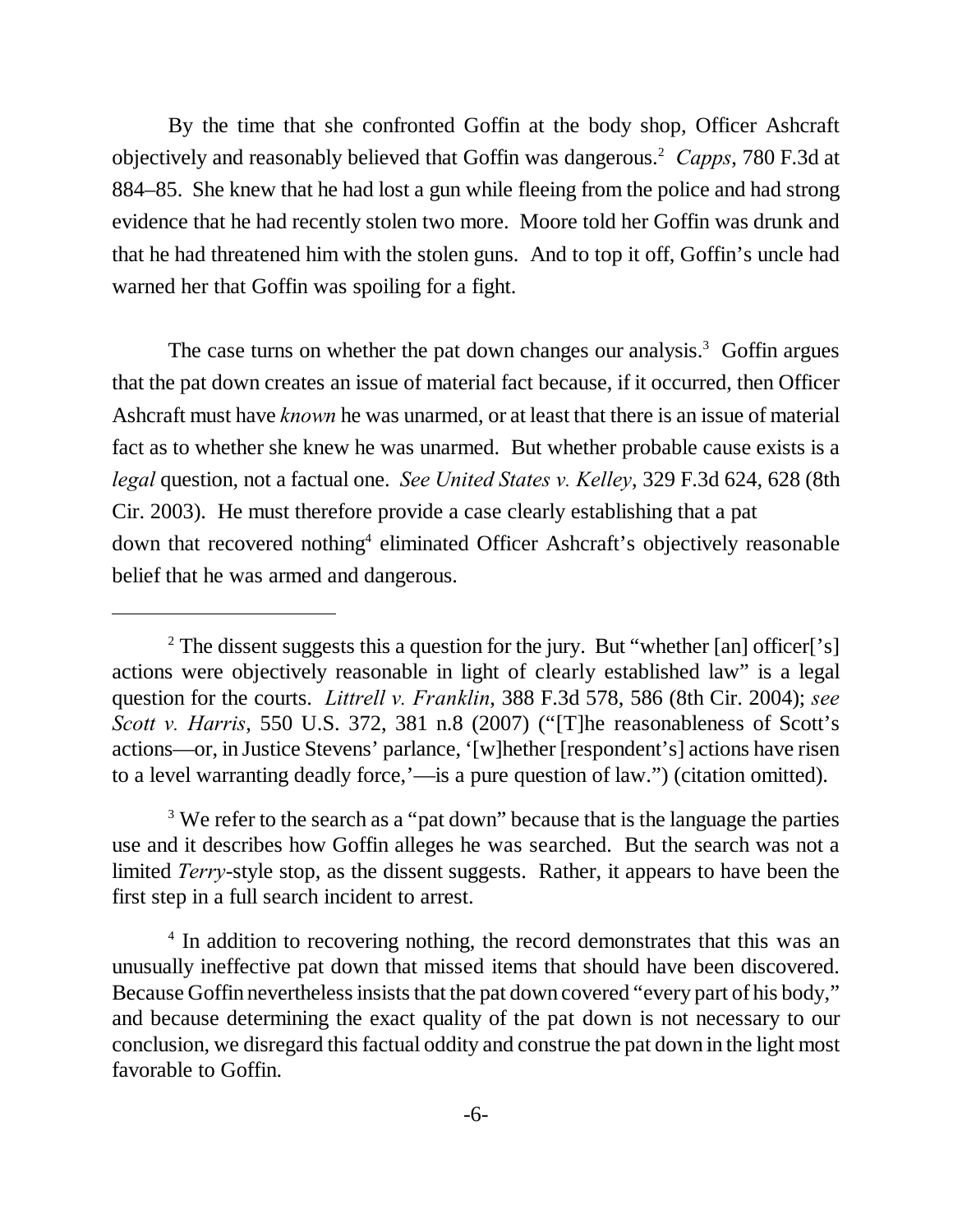Goffin fails to point to such a case. He relies on *Tennessee v. Garner*, but that case stands for a general proposition and cannot clearly establish the rule in most cases*. See Brosseau v. Haugen*, 543 U.S. 194, 199 (2004) (per curiam). His reliance on *Wealot v. Brooks*, 865 F.3d 1119 (8th Cir. 2017), is similarly misplaced. In *Wealot*, the parties disputed whether an officer had seen the suspect throw down his gun and raise his hands in surrender. We reversed because the district court had improperly construed the record in favor of the officer moving for summary judgment. *Id.* at 1125–26. The district court did not make that mistake here and it is undisputed that Officer Ashcraft never saw any items removed from Goffin. And even if *Wealot* were factually analogous, it cannot have put Officer Ashcraft on notice that her conduct was illegal because it was decided four years after Goffin was shot. *See Mitchell v. Forsyth*, 472 U.S. 511, 530 (1985) (clearly established law must predate the alleged violation).

We therefore conclude that Officer Ashcraft is entitled to summary judgment because it is not clearly established that after observing a pat down that removes nothing from a suspect who an officer reasonably believed to be armed and dangerous, an officer cannot use lethal force against that suspect when he flees and moves as though he is reaching for a weapon. Nor do we think this is the "rare obvious case" in which "the unlawfulness of the officer's conduct is sufficiently clear even though existing precedent does not address similar circumstances." *District of Columbia v. Wesby*, 138 S. Ct. 577, 590 (2018) (quotation omitted). The district court is affirmed.

KELLY, Circuit judge, dissenting.

Officer Ashcraft never saw Goffin with a weapon, and she watched a fellow officer conduct a pat down that revealed no weapons. Yet Ashcraft shot Goffin in the back, in "a split-second," after he took "no more than two steps." Because I believe that the relevant law is clearly established—a question for the court to decide—and that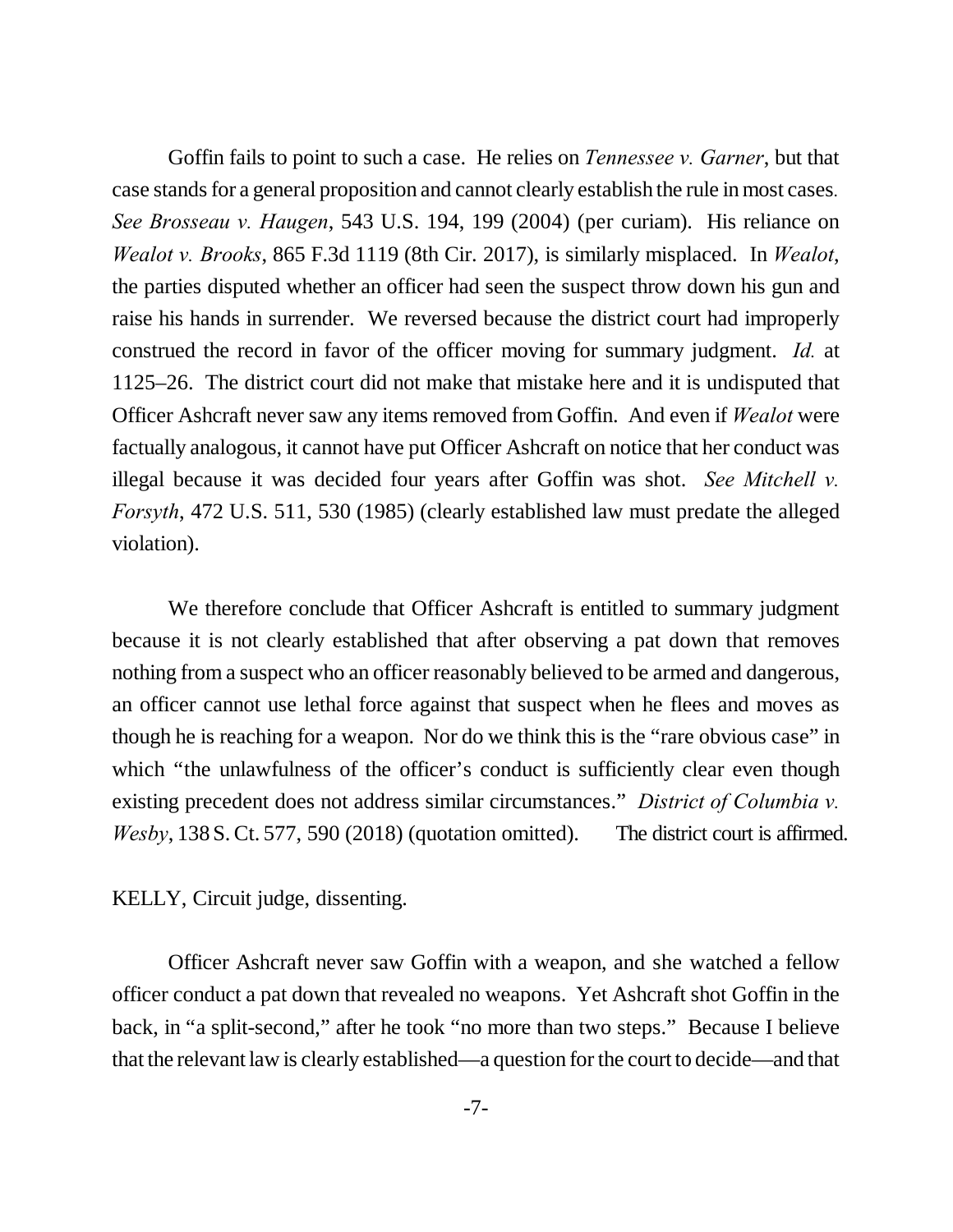a reasonable jury could find that Ashcraft's use of deadly force was objectively unreasonable, I respectfully dissent.

Police officers are not entitled to qualified immunity if "(1) they violated a federal statutory or constitutional right, and (2) the unlawfulness of their conduct was clearly established at the time." District of Columbia v. Wesby, 138 S. Ct. 577, 589 (2018) (cleaned up). Goffin argues Ashcraft violated his clearly established Fourth Amendment right to be free from excessive force. In assessing an excessive force claim, we ask whether the officer's actions were "'objectively reasonable' in light of the facts and circumstances confronting them." Graham v. Connor, 490 U.S. 386, 397 (1989). Reasonableness must be judged "from the perspective of a reasonable officer on the scene, rather than with the 20/20 vision of hindsight." Id. at 396. "The use of deadly force is reasonable where an officer has probable cause to believe that a suspect poses a threat of serious physical harm to the officer or others."<sup>5</sup> Loch v. City of

<sup>5</sup>To the extent that a probable cause analysis is required here, we have not applied it under the clearly established prong and have only addressed it to determine whether an officer's actions were objectively reasonable. See Malone v. Hinman, 847 F.3d 949, 954 (8th Cir. 2017) (identifying the relevant question as "whether Officer Hinman's use of deadly force against Malone was objectively reasonable under the circumstances," and specifically whether the officer "had probable cause to believe" that Malone posed a threat of serious physical harm, but not explicitly finding that probable cause existed); Partlow v. Stadler, 774 F.3d 497, 503 (8th Cir. 2014) (determining that a reasonable officer would have had probable cause when analyzing objective reasonableness); Aipperspach v. McInerney, 766 F.3d 803, 807 (8th Cir. 2014) (finding that "objectively reasonable officers had probable cause" to believe that suspect posed a threat of serious physical harm to the officers); Ribbey v. Cox, 222 F.3d 1040, 1043 (8th Cir. 2000) ("A shooting is objectively reasonable when the officer has probable cause to believe that the suspect poses a significant threat of death or serious physical harm to the officer or others."). Cf. Wallace v. City of Alexander, 843 F.3d 763,768–69 (8th Cir. 2016) (determining that the officer's actions were objectively unreasonable without addressing probable cause); Ellison v. Lesher, 796 F.3d 910, 916 (8th Cir. 2015) (mentioning probable cause when addressing objective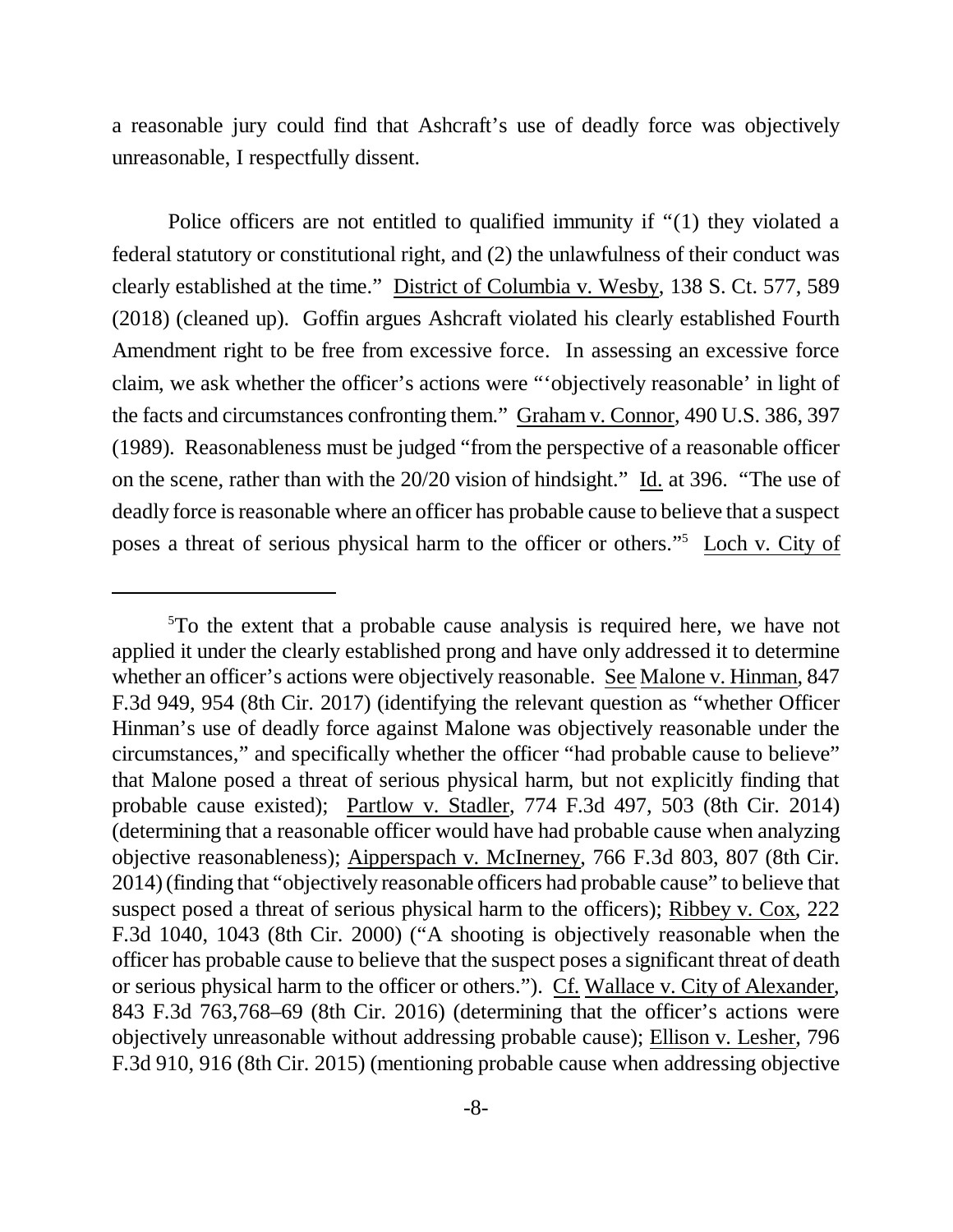Litchfield, 689 F.3d 961, 965 (8th Cir. 2012). "But where a person 'poses no immediate threat to the officer and no threat to others,' deadly force is not justified." Ellison v. Lesher, 796 F.3d 910, 916 (8th Cir. 2015) (quoting Tennessee v. Garner, 471 U.S. 1, 11 (1985)). "Before employing deadly force, an officer should give some warning when it is feasible to do so." Loch, 689 F.3d at 967 (cleaned up).

Viewing the facts in the light most favorable to Goffin and giving him the benefit of all reasonable inferences, a jury could find that a reasonable officer would not have believed Goffin posed a threat of serious physical harm to the officer or others. See Morgan v. A.G. Edwards & Sons, Inc., 486 F.3d 1034, 1039 (8th Cir. 2007) (summary judgment standard). Ashcraft heard from two witnesses that Goffin had two guns and ammunition in his possession. But after she arrived at the auto body shop, she never saw a gun in Goffin's possession. He was not holding a gun when he was in the car, or when he exited the car. At the back of the car, Hines patted Goffin down and "searched every part of [his] body," including feeling for items in his pockets and around his waist.<sup>6</sup> Ashcraft saw the pat down revealed no weapons of any kind. Then,

reasonableness but not reaching the question of whether the officer had probable cause).

<sup>6</sup>The district court and the parties characterize this as a pat down, and the court here finds it "unusually ineffective." But the purpose of a pat down is "to determine" whether the person is in fact carrying a weapon." Minnesota v. Dickerson, 508 U.S. 366, 373 (1993) (citing Terry v. Ohio, 392 U.S. 1, 24 (1968)). It is not to discover every item a person may be carrying. See id. ("The purpose of this limited search is not to discover evidence of crime, but to allow the officer to pursue his investigation without fear of violence."); United States v. Murphy, 261 F.3d 741, 743 (8th Cir. 2001) ("The justification for a pat-down search is to ensure the safety of a law enforcement officer."). The pat down "must be strictly limited to that which is necessary for the discovery of weapons which might be used to harm the officer or others nearby." Dickerson, 508 U.S. at 373. The pat down here would only be unsuccessful if Goffin had a weapon that the pat down failed to reveal. Neither party argues, and the court does not contend, that the loose bullets and loaded magazine found in Goffin's pocket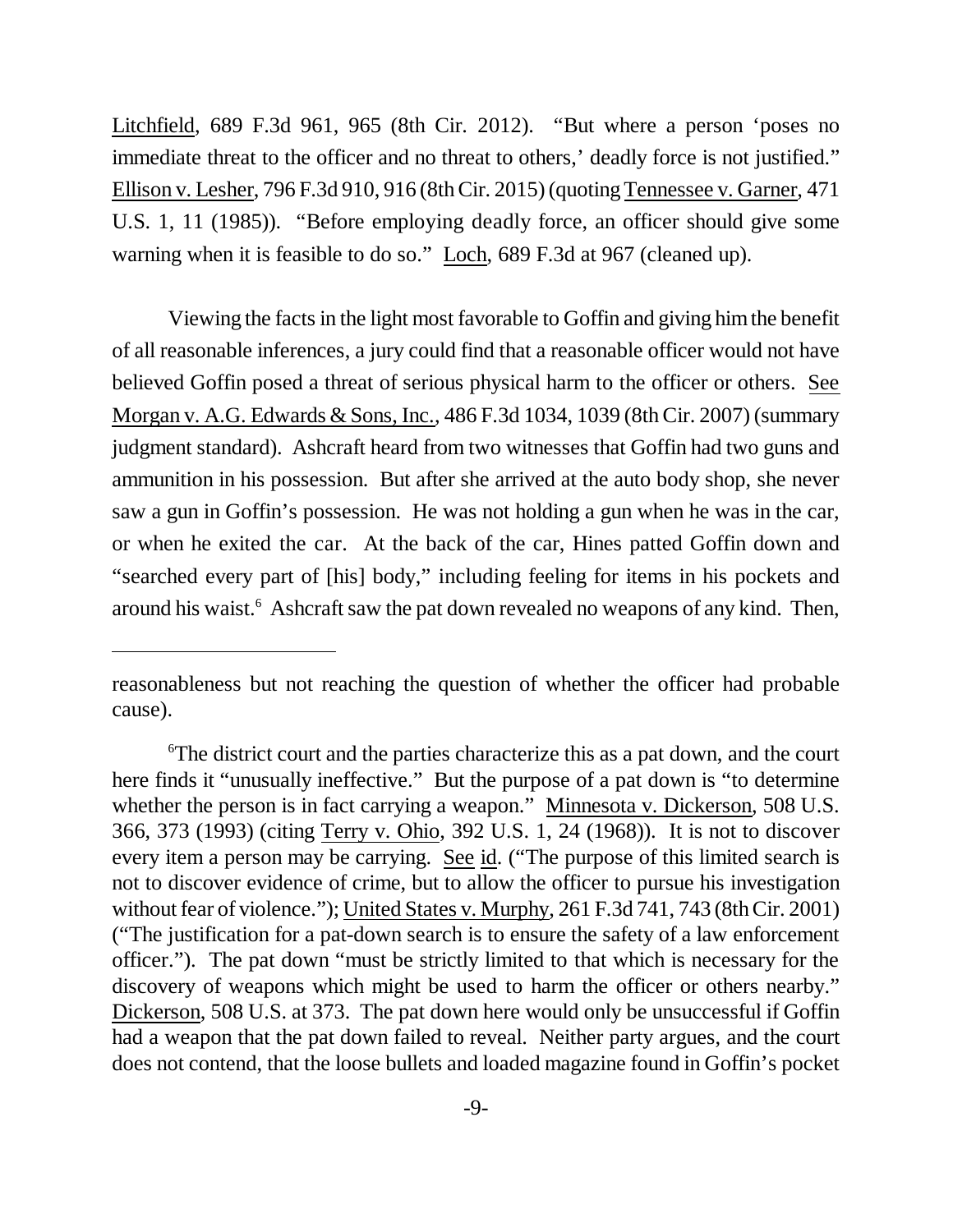in a "split second," she shot him in the back—without warning—after he took "no more than two steps." She thought Goffin might have been reaching for a weapon. "An act taken based on a mistaken perception or belief" that a suspect is armed does not necessarily violate the Fourth Amendment, but only "if objectively reasonable." Loch, 689 F.3d at 966. In my view, based on these facts, a jury could find that Officer Ashcraft's actions were not objectively reasonable.

 In addition, the law is clearly established even if no prior case contained the exact factual circumstance here: a pat down before the suspect fled. The Supreme Court has long rejected the notion that "an official action is protected by qualified immunity unless the very action in question has previously been held unlawful." Anderson v. Creighton, 483 U.S. 635, 640 (1987). Officials can be on notice that their conduct violates established law "even in novel factual circumstances." Hope v. Pelzer, 536 U.S. 730, 741 (2002). Although existing precedent must have placed the statutory or constitutional question beyond debate, "general statements of the law are not inherently incapable of giving fair and clear warning to officers." Kisela v. Hughes, 138 S. Ct. 1148, 1153 (2018). This is because, at its core, "clearly established" boils down to "whether the officer had fair notice that her conduct was unlawful." Brosseau v. Haugen, 543 U.S. 194, 198 (2004) (per curiam).

Officer Ashcroft had "fair notice" that her conduct was unlawful. It is undisputed that "[s]ince 1985, it has been established by the Supreme Court that the use of deadly force against a fleeing suspect who does not pose a significant threat of

are considered weapons.

Even assuming the pat down was somehow ineffective, however, its ineffectiveness would have no bearing on the qualified immunity analysis. The relevant inquiry here is whether an officer reasonably conducted herself based on the facts she had at the time of the shooting. And at the time of the shooting, Ashcraft did not know that items would later be found in Goffin's pocket.